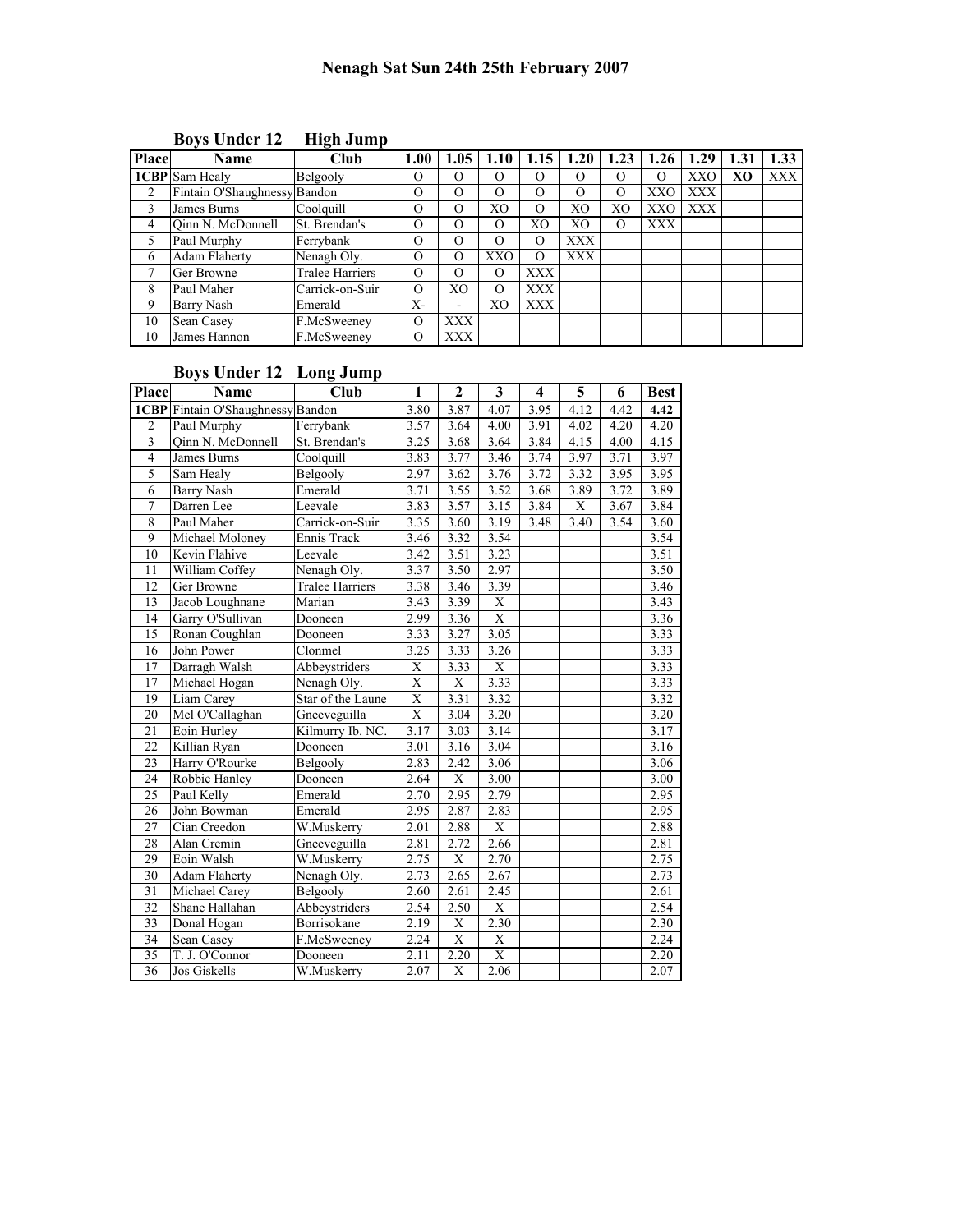| <b>Place</b>   | Name              | Club             |      | 2    | 3    | 4    | 5    | 6    | <b>Best</b> |
|----------------|-------------------|------------------|------|------|------|------|------|------|-------------|
|                | Shane O'Neill     | Carbery Harriers | 8.05 | 7.88 | 7.13 | 7.51 | 7.50 | 7.93 | 8.05        |
| $\mathfrak{D}$ | James Hannon      | F.McSweeney      | 7.57 | 7.61 | 7.92 | 7.23 | 7.14 | 7.81 | 7.92        |
| 3              | Oinn N. McDonnell | St. Brendan's    | 7.62 | X    | 5.62 | 7.41 | 7.05 | 6.27 | 7.62        |
| 4              | <b>Barry Nash</b> | Emerald          | 6.95 | 5.68 | 6.98 | 7.21 | 6.70 | 7.15 | 7.21        |
| 5              | Shane Monahan     | St. Brendan's    | X    | X    | 6.61 | 6.86 | 6.60 | 7.13 | 7.13        |
| 6              | Eoin Hanrahan     | Ennis Track      | X    | 6.29 | X    | 6.65 | 6.87 | 6.92 | 6.92        |
|                | Ger Browne        | Tralee Harriers  | 6.50 | 5.62 | 5.61 | 6.21 | 6.53 | 6.80 | 6.80        |
| 8              | Sam Healy         | Belgooly         | X    | 6.50 | 5.82 | X    | 5.05 | 6.77 | 6.77        |
| 9              | Harry O'Rourke    | Belgooly         | 5.68 | 5.68 |      |      |      |      | 5.68        |
| 10             | Darragh Walsh     | Abbeystriders    | X    | 5.66 | 5.53 |      |      |      | 5.66        |
| 11             | Paul Maher        | Carrick-on-Suir  | X    | X    | 5.55 |      |      |      | 5.55        |
| 12             | Jos Giskells      | W.Muskerry       | 4.59 | 4.70 | 4.10 |      |      |      | 4.70        |

# Boys Under 12 Shot Putt

## Boys Under 13 High Jump

| <b>Place</b>   | Name                  | Club               | 1.10       |            | $1.15$   1.18  | 1.21       | 1.24       |
|----------------|-----------------------|--------------------|------------|------------|----------------|------------|------------|
|                | Luke Kelly            | Ferrybank          | XO         | О          | XO             |            | <b>XXX</b> |
| $\overline{2}$ | Daniel Shanahan       | St. Brendan's      | XXO        | O          | X <sub>O</sub> | <b>XXX</b> |            |
| - 3            | Con Berkery           | Bilboa             | O          | O          | <b>XXX</b>     |            |            |
| 4              | <b>Barry O'Connor</b> | Gneeveguilla       | XO         | <b>XXO</b> | <b>XXX</b>     |            |            |
| 5              | Matthew Aherne Ford   | Abbeystriders      | O          | XXX        |                |            |            |
| 6              | Cormac Hickey         | Riverstick/Kinsale | XXO        | XXX        |                |            |            |
|                | Eamon Costello        | Borrisokane        | <b>XXX</b> |            |                |            |            |
|                | Josh Mullane          | Emerald            | <b>XXX</b> |            |                |            |            |
|                | Jack Murphy           | Kilmurry Ib. NC.   | <b>XXX</b> |            |                |            |            |

## Boys Under 13 Long Jump

| <b>Place</b>            | <b>Name</b>            | Club                   | 1              | 2                 | 3              | 4    | 5    | 6    | Best              |
|-------------------------|------------------------|------------------------|----------------|-------------------|----------------|------|------|------|-------------------|
| 1                       | Nicholas Twumasi       | Marian                 | 4.10           | 4.23              | 4.33           | 4.19 | 4.21 | 4.04 | 4.33              |
| $\overline{c}$          | Ryan Taylor            | St. Cronan's           | 3.73           | X                 | 3.87           | 4.27 | X    | X    | 4.27              |
| $\overline{\mathbf{3}}$ | Eoghan Courtney        | St. Brendan's          | X              | X                 | 4.15           |      |      |      | 4.15              |
| $\overline{4}$          | Daniel Shanahan        | St. Brendan's          | 3.51           | $\overline{3.89}$ | 3.91           | 3.27 | 4.07 | 3.86 | 4.07              |
| 5                       | Matthew Aherne Ford    | Abbeystriders          | 3.84           | 2.97              | 3.73           | X    | 3.69 | 3.64 | 3.84              |
| 6                       | Dylan Ryan             | Dooneen                | 3.69           | 3.68              | 3.76           | 3.81 | 3.81 | 3.75 | 3.81              |
| 7                       | Dylan Quirke           | Ennis Track            | 3.70           | 3.69              | 3.80           | X    | X    | 3.81 | 3.81              |
| 8                       | Cillian Lee            | Leevale                | 3.79           | 3.53              | 3.61           | 3.79 | 3.59 | 3.60 | 3.79              |
| 9                       | Eoin Ryan              | Newport                | 3.73           | 3.25              | 3.02           |      |      |      | 3.73              |
| 10                      | Kevin Kirwan           | Carrick-on-Suir        | 3.71           | 3.42              | 3.43           |      |      |      | 3.71              |
| 11                      | Padraig Looram         | Clonmel                | 3.70           | $\overline{3.43}$ | X              |      |      |      | 3.70              |
| 12                      | Lee Ouirke             | Ennis Track            | 3.38           | 3.68              | 3.68           |      |      |      | 3.68              |
| 13                      | Louis Lavery           | Nenagh Oly.            | X              | X                 | 3.66           |      |      |      | 3.66              |
| 14                      | Conor McDonald         | Leevale                | 3.62           | $\overline{3.44}$ | 3.63           |      |      |      | 3.63              |
| 15                      | Dan Finnerty           | Nenagh Oly.            | 3.20           | 3.35              | 3.61           |      |      |      | 3.61              |
| 16                      | Con Berkery            | Bilboa                 | 3.52           | 3.44              | 3.37           |      |      |      | 3.52              |
| 17                      | Oisin Twomey           | Bandon                 | 3.47           | 3.41              | 3.43           |      |      |      | 3.47              |
| 18                      | Andrew Moran           | Dooneen                | 3.47           | 3.41              | 2.82           |      |      |      | 3.47              |
| 19                      | <b>Billy Cosgrave</b>  | Emerald                | X              | 3.46              | X              |      |      |      | 3.46              |
| 20                      | Josh Mullane           | Emerald                | 3.43           | 3.45              | 3.43           |      |      |      | 3.45              |
| $\overline{21}$         | Francis Kelly          | Borrisokane            | 3.40           | X                 | 2.84           |      |      |      | $\overline{3.40}$ |
| 22                      | Reece Maher            | Clonmel                | 3.37           | 3.38              | 3.37           |      |      |      | 3.38              |
| $\overline{23}$         | Eoin O'Carroll         | <b>Tralee Harriers</b> | $\overline{X}$ | 3.34              | $\overline{X}$ |      |      |      | 3.34              |
| 24                      | Darragh Ryan           | Templemore             | 3.30           | X                 | 3.29           |      |      |      | 3.30              |
| 25                      | Jack Murphy            | Kilmurry Ib. NC.       | 3.29           | X                 | 3.18           |      |      |      | 3.29              |
| $2\overline{7}$         | Conor Walter           | Leevale                | X              | X                 | 3.25           |      |      |      | 3.25              |
| 26                      | Tom Hennessy           | Nenagh Oly.            | 3.16           | 3.09              | 3.25           |      |      |      | 3.25              |
| 28                      | <b>Patrick Collins</b> | Nenagh Oly.            | 3.12           | 3.08              | 3.22           |      |      |      | 3.22              |
| 29                      | Evan Lynch             | Clonmel                | 3.03           | 3.20              | 2.68           |      |      |      | 3.12              |
| 30                      | Kieran Connolly        | F.McSweeney            | 2.90           | X                 | X              |      |      |      | 2.90              |